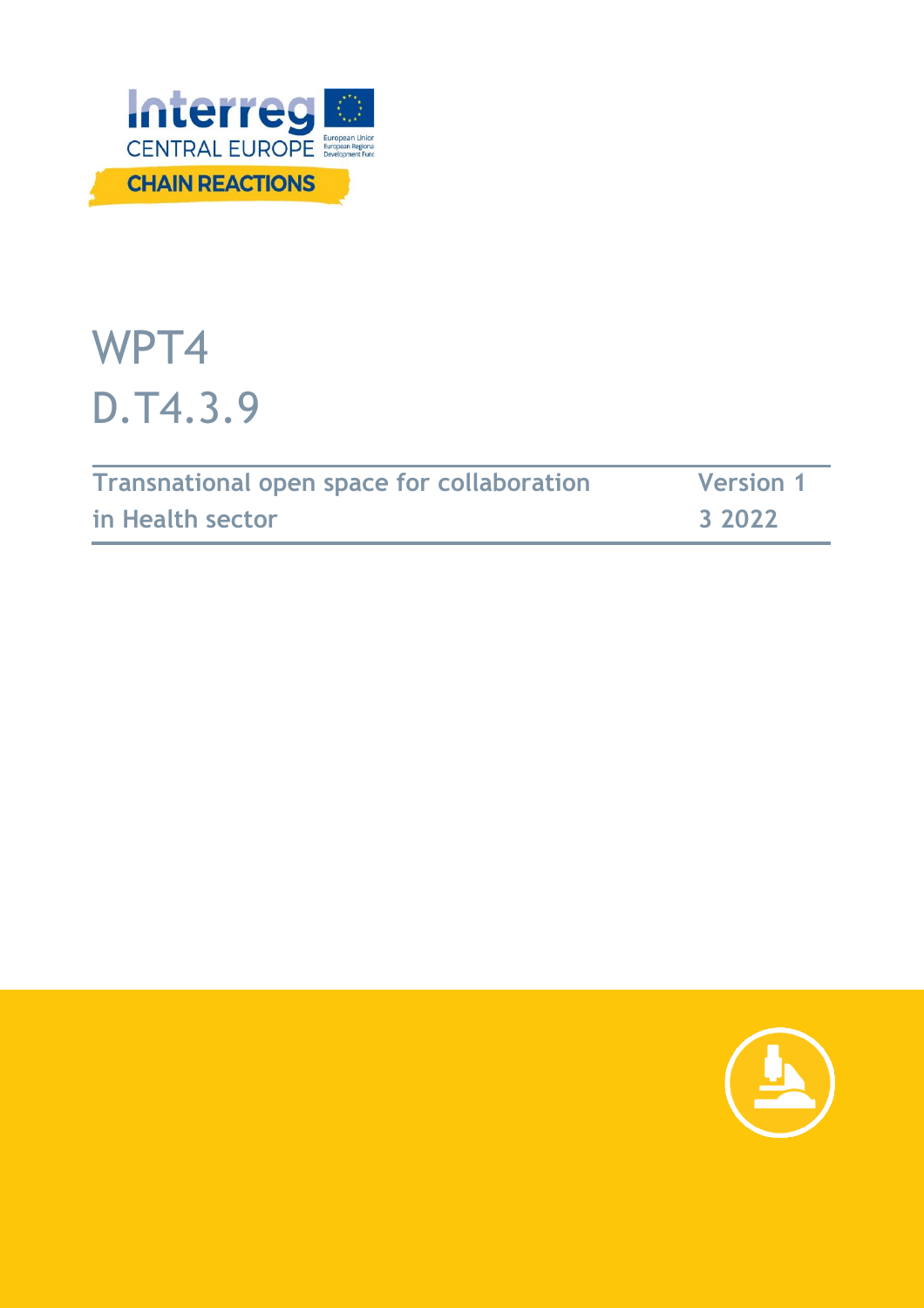



| <b>Project information</b>               |                                                                            |  |  |
|------------------------------------------|----------------------------------------------------------------------------|--|--|
| Project Index Number:                    | CE1519                                                                     |  |  |
| Project Acronym:                         | <b>CHAIN REACTIONS</b>                                                     |  |  |
| Project Title:                           | Driving smart industrial growth through value chain innovation             |  |  |
| Website:                                 | https://www.interreg-central.eu/Content.Node/CHAIN-REACTIONS.html          |  |  |
| Start Date of the Project:               | 01.04.2019                                                                 |  |  |
| Duration:                                | 36 Months                                                                  |  |  |
| <b>Document Control page</b>             |                                                                            |  |  |
| Deliverable Title (overall):             | D.T4.3.6-10: Transnational open spaces for collaboration                   |  |  |
| Deliverable Title<br>(target sector):    | D.T4.3.9 – Transnational open space for collaboration in the health sector |  |  |
| Lead Contractor of the De-<br>liverable: | PP2 - Styrian Technology Park                                              |  |  |
| Responsible PP duo of:                   | PP3 - CCIAA PD<br>$PP11 - GAPR$                                            |  |  |
| Authors:                                 | Roberto Sandrini - CCIAA PD<br>Artur Ochojski - GAPR                       |  |  |
| <b>Contractual Delivery Date:</b>        | 31.12.2021                                                                 |  |  |
| <b>Actual Delivery Date:</b>             | 31.03.2022                                                                 |  |  |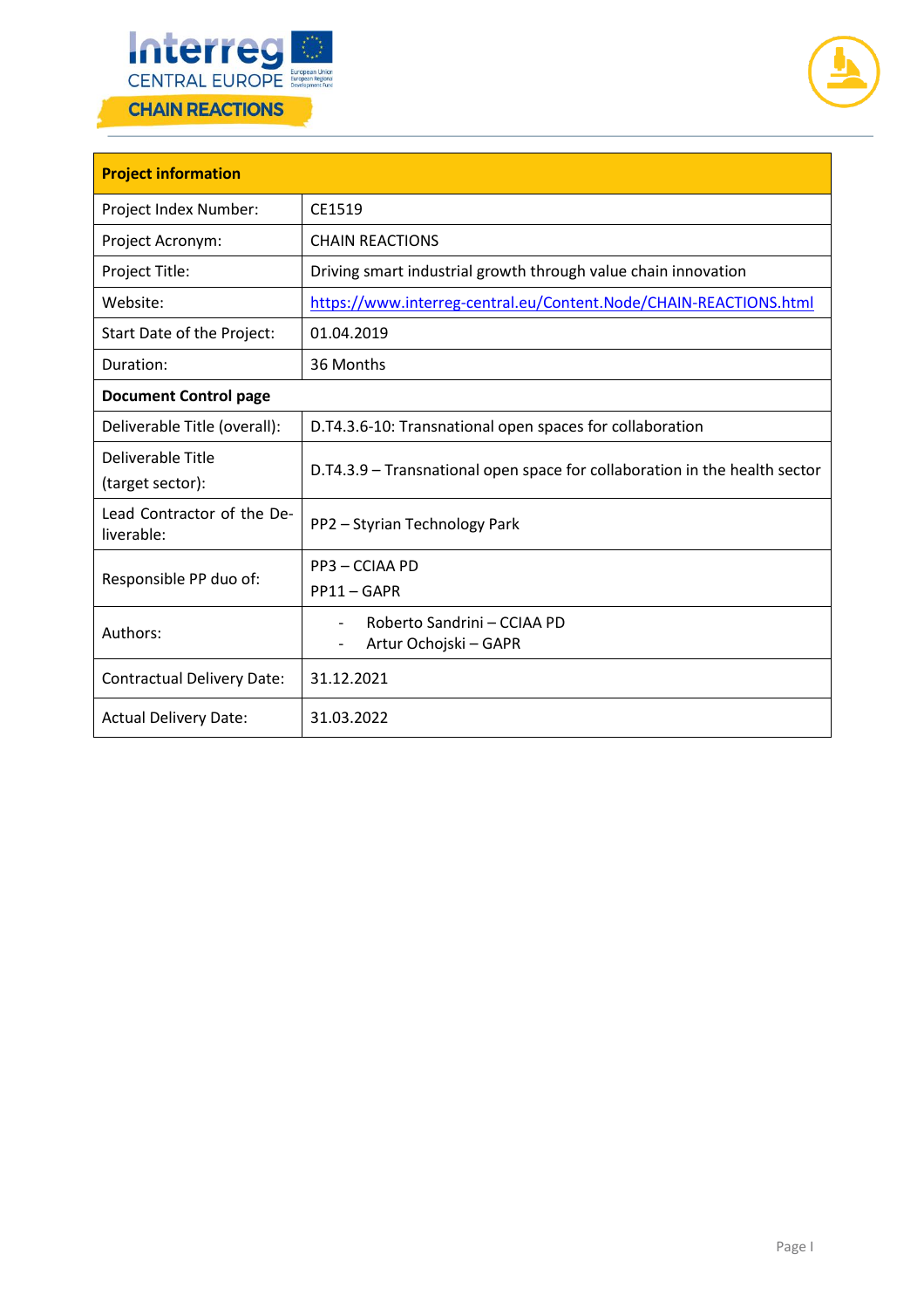



# **Table of content**

| 2 Transnational open space (TOS) for collaboration in health sector 4 |  |  |
|-----------------------------------------------------------------------|--|--|
|                                                                       |  |  |
|                                                                       |  |  |
|                                                                       |  |  |
|                                                                       |  |  |

# **Abbreviations**

- IGA Innovation and Growth Alliance
- TIA Transnational Innovation Activities
- TEP Transnational Exploitation Plan
- TNN Transnational Thematic Network
- TOS Transnational Open Space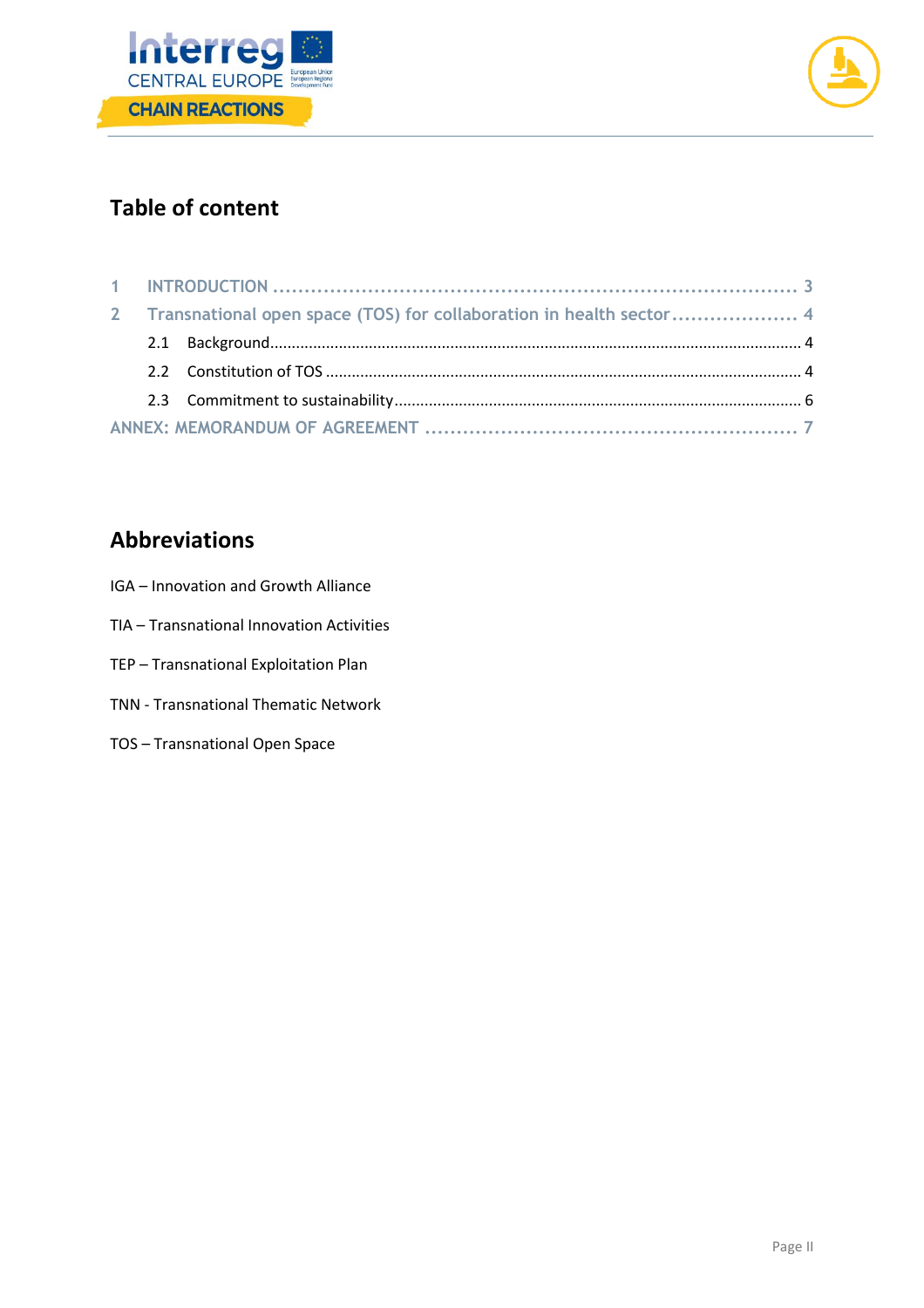



## <span id="page-3-0"></span>**1 INTRODUCTION**

CHAIN REACTIONS project addresses the challenge for industrial regions not benefitting from innovation activities from large leading corporations to increase regional capacity to absorb new knowledge and turn it into competitiveness edge and business value. There is a strong need to help SMEs to overcome capacity shortages for innovation and integration into transnational value chains. The project aims at empowering regional ecosystems with the knowledge and tools to help businesses overcome those barriers and generate sustained growth through value chain innovation.

The transnational thematic network (TTN) is the final output of WP4, and it has become a sustainable open space for collaboration. The following document specifies the working principles and commitments of the TTN in health sector.

In order to create transnational open spaces for collaboration (e.g. value chain based) the activities for Building open collaboration spaces for transnational RIS3 implementation (WPT4), were based on previous project activities, mostly IGAs established in each of the target regions (O.T2.1) and Value chain innovation models and instruments implemented in each target region as a driver to S3 (O.T3.2), as well as Thematic industrial innovation roadmaps (O.T4.1) and Thematic innovation agendas (O.T4.2).

More specifically, Transregional exploitation plan (D.T4.3.4) has been the key deliverable upon which the **Transnational open space for collaboration for health sectors** is based.

Overall, the **Transnational open space for collaboration** is a part of the third outputs within the WPT4, linking the identified potential with plans for transnational exploitation:

- O.T4.1 Thematic industrial innovation roadmaps;
- O.T4.2 Thematic innovation agendas;
- **O.T4.3 Thematic transnational exploitation plans and open collaboration spaces.**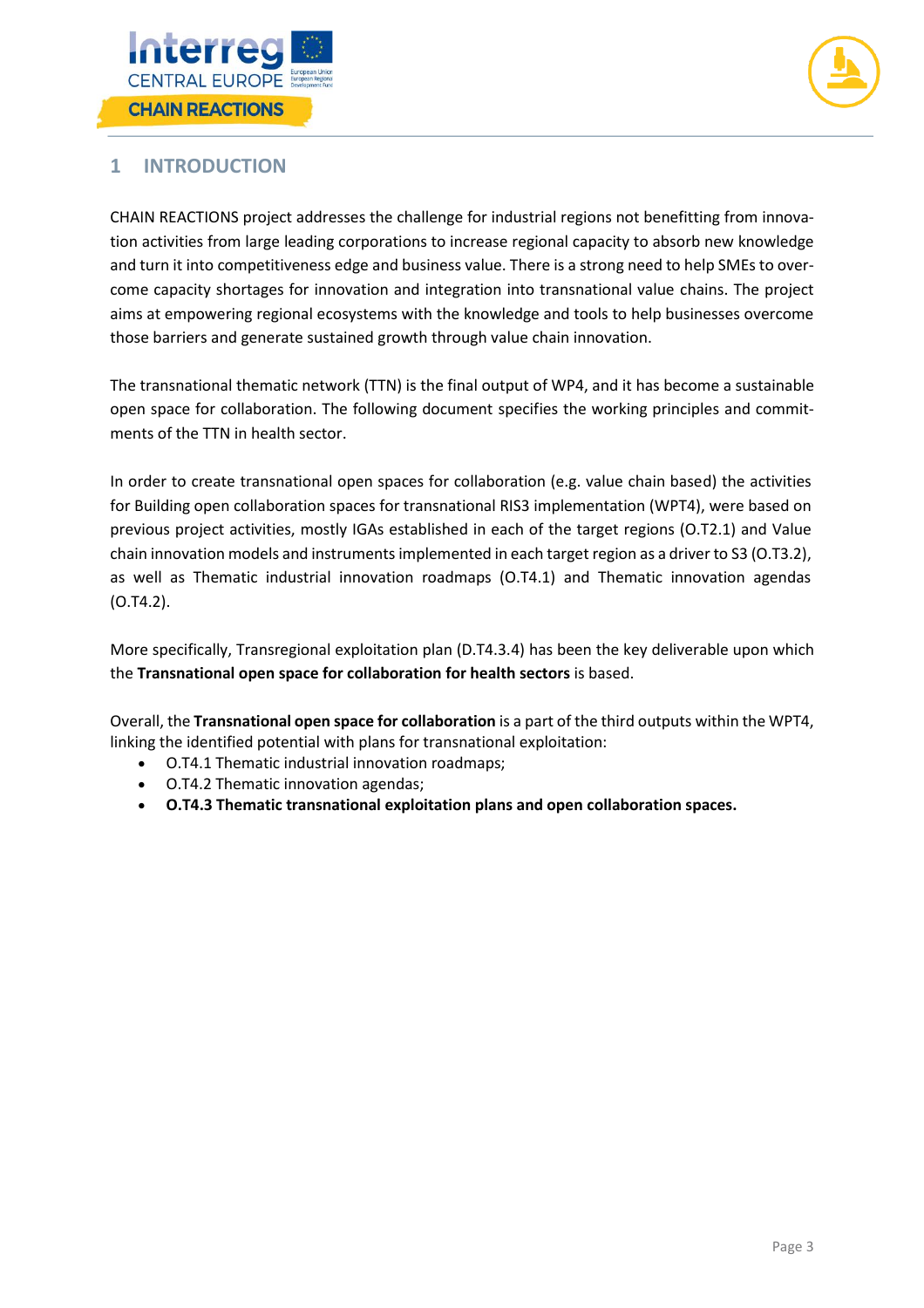



## <span id="page-4-0"></span>**2 Transnational open space (TOS) for collaboration in Health**

### <span id="page-4-1"></span>**2.1 Background**

The TOS is based on the previous project activities:

- D.T4.1.4 establishing transnational networks of innovations stakeholders for the health sector,
- D.T4.1.6 transnational industrial innovation roadmap workshop,
- D.T4.1.10 transnational industrial innovation roadmap for the health sector
- D.T4.1.17 industrial innovation workshop for the health sector in the regions of Veneto-Italy and Upper Silesia-Poland,
- D.T4.2.6 Transnational industrial innovation agenda for the health sector
- D.T4.3.4 Transregional exploitation plan for the health sector

#### <span id="page-4-2"></span>**2.2 Constitution of TOS**

The TOS for collaboration in Health (MedTech and bio economy subsectors) will consist of the following stakeholders:

| <b>Activity par-</b><br>ticipant                                             | <b>Region</b>             | Short description of the participant                                                                                                                                                   |
|------------------------------------------------------------------------------|---------------------------|----------------------------------------------------------------------------------------------------------------------------------------------------------------------------------------|
| <b>Galileo Vi-</b><br>sionary Dis-<br>trict                                  | Veneto                    | provides experience in the connection between science represented<br>by start-up companies, R&D designers, spin-off university and busi-<br>ness represented by traditional companies. |
| <b>CCIAAPD</b>                                                               | Veneto                    | provides experience in the connection to companies and other<br>stakeholders.                                                                                                          |
| <b>Tech4life</b>                                                             | Veneto                    | supports R&I in the biomedical sector and the internationalization<br>processes                                                                                                        |
| $OBV - Ve -$<br>neto Bio-<br>medical Ob-<br>servatory                        | Veneto                    | supports companies in the biomedical sector and the access to<br>knowledge on legal framework changes                                                                                  |
| GAPR / Med-<br><b>Silesia</b>                                                | <b>Upper Sile-</b><br>sia | provides experience in the connection to companies and other<br>stakeholders & supports R&I in the MedTech sector and the interna-<br>tionalization processes of companies             |
| Health ob-<br>servatory in<br><b>Upper Silesia</b><br>(with its<br>partners) | <b>Upper Sile-</b><br>sia | supports companies in the MedTech sector and the access to<br>knowledge on business opportunities and the legal framework<br>changes                                                   |

The following stakeholders will commit to jointly pursue the common goals stated below, with proactive networking to expand the cooperation to other interested members of the quadruple helix, that could further contribute to achieving these goals.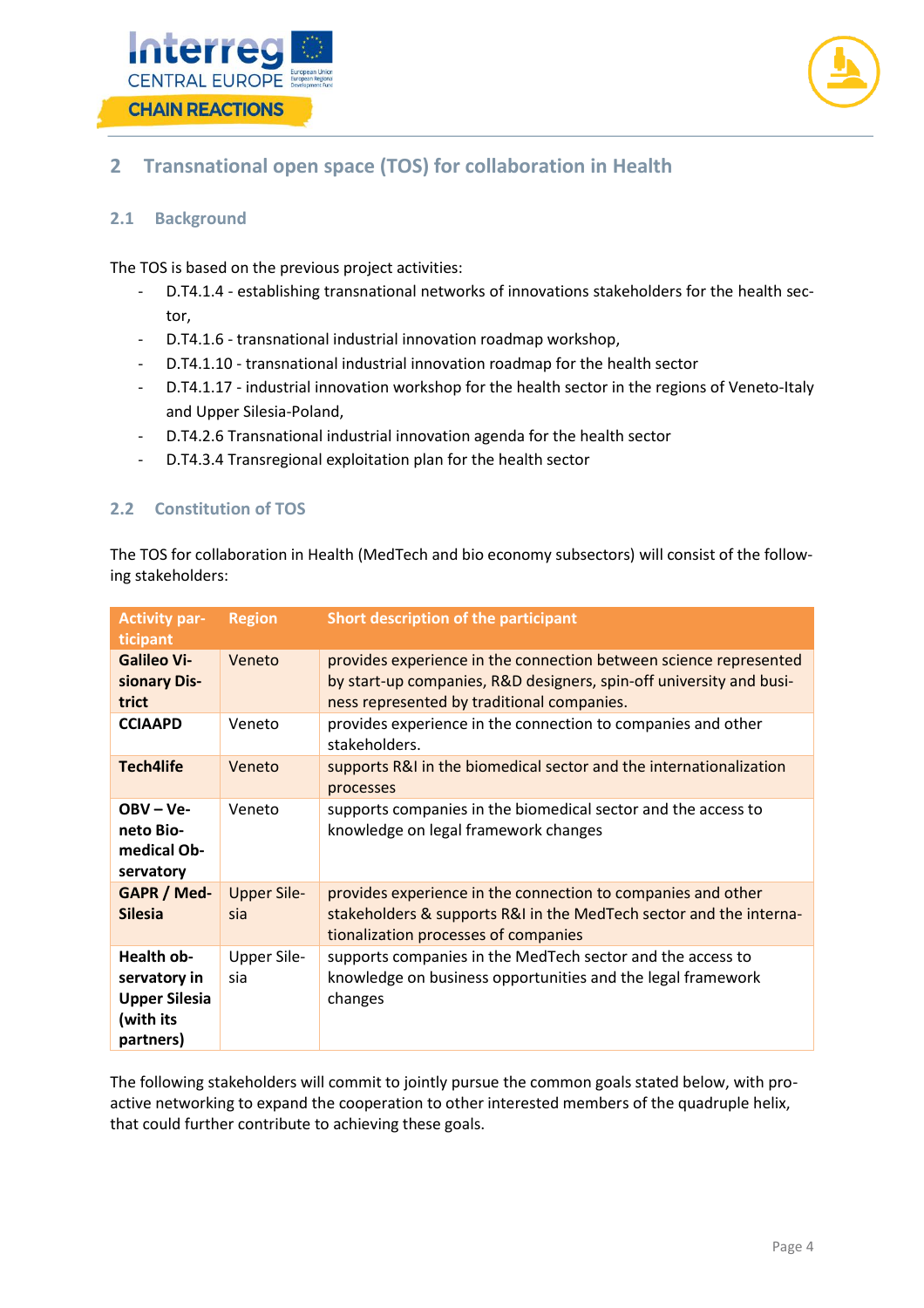



| <b>Common goals of in the Health of Silesia-Poland and Veneto-Italy</b>            |                                                                                                               |                                                                                                                                                                     |  |
|------------------------------------------------------------------------------------|---------------------------------------------------------------------------------------------------------------|---------------------------------------------------------------------------------------------------------------------------------------------------------------------|--|
| <b>Name of TIA</b>                                                                 | <b>Transnational stake-</b><br>holders                                                                        | <b>Common goals of Veneto and Silesia</b>                                                                                                                           |  |
| <b>Developing</b><br>and testing<br>new transna-                                   | <b>MedSilesia Cluster &amp;</b><br><b>Galileo Visionary   Up-</b><br>per Silesia & Veneto                     | Developing new business model of market driven de-<br>sign services in MedTech                                                                                      |  |
| tional busi-<br>ness model in<br>the field of de-<br>sign for medi-<br>cal devices | <b>MedSilesia Cluster &amp;</b><br><b>Galileo Visionary   Up-</b><br>per Silesia & Veneto                     | Identifying one/more opportunities to draft projects<br>to be submitted to the EU (horizon EU) concerning the<br>advanced technologies applied to the health sector |  |
| and equip-<br>ment                                                                 | <b>Upper Silesia</b><br><b>GAPR</b><br>L                                                                      | Facilitating the business model with / through cluster<br>members                                                                                                   |  |
|                                                                                    | Galileo   Veneto                                                                                              | Providing best practice and offering knowledge on the<br>services                                                                                                   |  |
| <b>Developing</b><br>MedTech com-<br>petence cen-<br>tre                           | <b>MedSilesia Cluster &amp;</b><br><b>Regional Innovative</b><br><b>Network   Upper Sile-</b><br>sia & Veneto | Sharing opportunities (mutual) to strengthen interna-<br>tionalization of SMEs belonging to the network for It-<br>aly and Silesia Region                           |  |
|                                                                                    | <b>MedSilesia Cluster &amp;</b><br><b>Regional Innovative</b><br><b>Network   Upper Sile-</b><br>sia & Veneto | Identifying one/more opportunities to draft projects<br>to be submitted to the EU (horizon EU) concerning the<br>advanced technologies applied to the health sector |  |
|                                                                                    | <b>MedSilesia Cluster &amp;</b><br><b>Regional Innovative</b><br><b>Network   Upper Sile-</b><br>sia & Veneto | Sharing communication and information concerning<br>opportunities to be offered to both the members of<br>the network and the observatory                           |  |
| <b>Transnational</b><br>observatory<br>alliance                                    | <b>Health Observatory</b><br>and Biomedical Obser-<br>vatory   Upper Sile-<br>sia & Veneto                    | Sharing data/information between the 2 observato-<br>ries to monitor the innovation in the MedTech/Bio-<br>medical sector                                           |  |
|                                                                                    | <b>Health Observatory</b><br>and Biomedical Obser-<br>vatory   Upper Sile-<br>sia & Veneto                    | Sharing relevant initiatives and news                                                                                                                               |  |
|                                                                                    | <b>Health Observatory</b><br>and Biomedical Obser-<br>vatory   Upper Sile-<br>sia & Veneto                    | Once a year plan a call to update the relationship and<br>imagine common initiatives / projects                                                                     |  |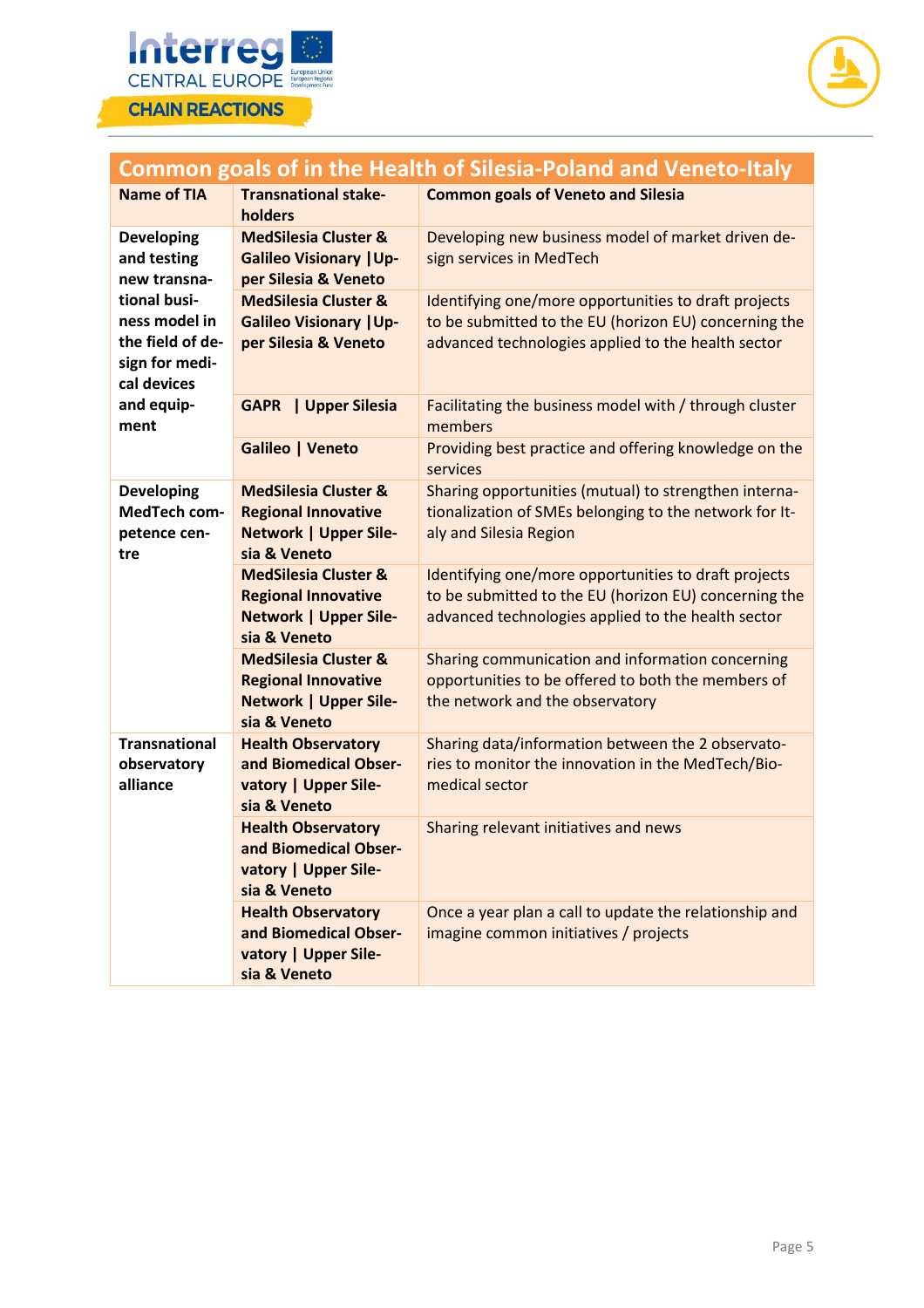



#### <span id="page-6-0"></span>**2.3 Commitment to sustainability**

Based on the joined activities the "Memorandum of cooperation" (see annex 1) among the responsible entities for sustainability of the TOS has been be signed.

The responsible entities are primarily the project partners, who will commit to cooperation beyond the project implementation period and any stakeholder committing to continuation of the activities within the TOS.

It is additionally expected that key entities of each region, that share the interest of implementation of TIA, will also sign the memorandum.

Other entities can join the memorandum and further support the activities; however, they can directly join the implementation of TIA, through their cooperation with entities that are already signatories of the memorandum.